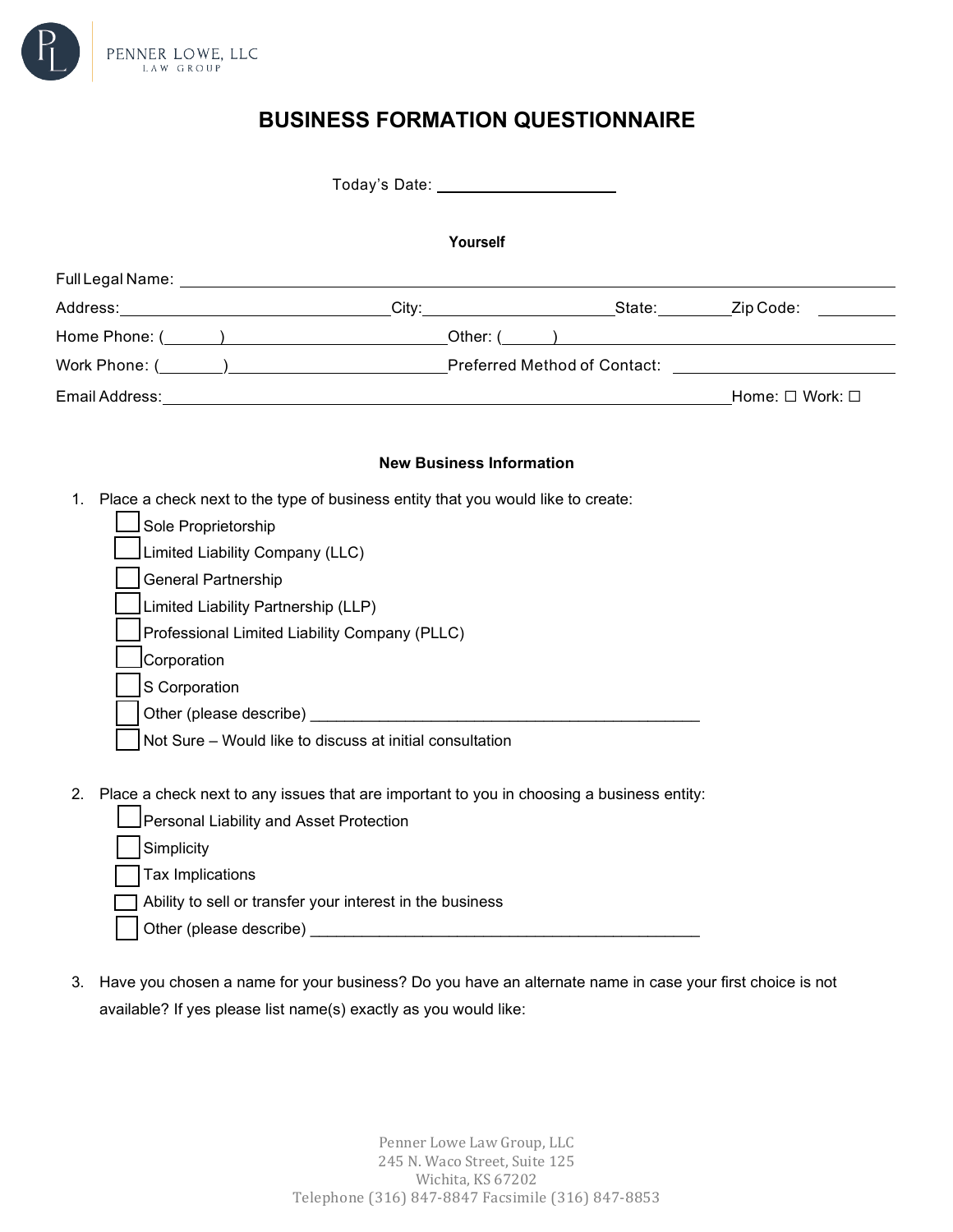- 4. What is the business address and will this be the principle place of business?
- 5. What is the primary purpose of the business?
- 6. In what state(s) will the business operate?
- 7. Who will serve as the registered agent for the business?
- 8. Will the business use trademarks or logos? If yes, please describe.
- 9. Will the business require any special licenses (i.e. liquor, gambling, food handling, etc.)? If yes, please describe.

## **Ownership Information:**

10. Please list all initial investors/owners/members and their addresses:

| Owner Name | Address | Ownership Interest (%) | Initial Contribution (\$) |
|------------|---------|------------------------|---------------------------|
|------------|---------|------------------------|---------------------------|

- 11. Are all of the initial investors/owners U.S. citizens?
- 12. Do you want there to be any restrictions on transfers or sales of owner's interests? If yes, please describe.
- 13. Will profits and losses be shared equally amongst the owners?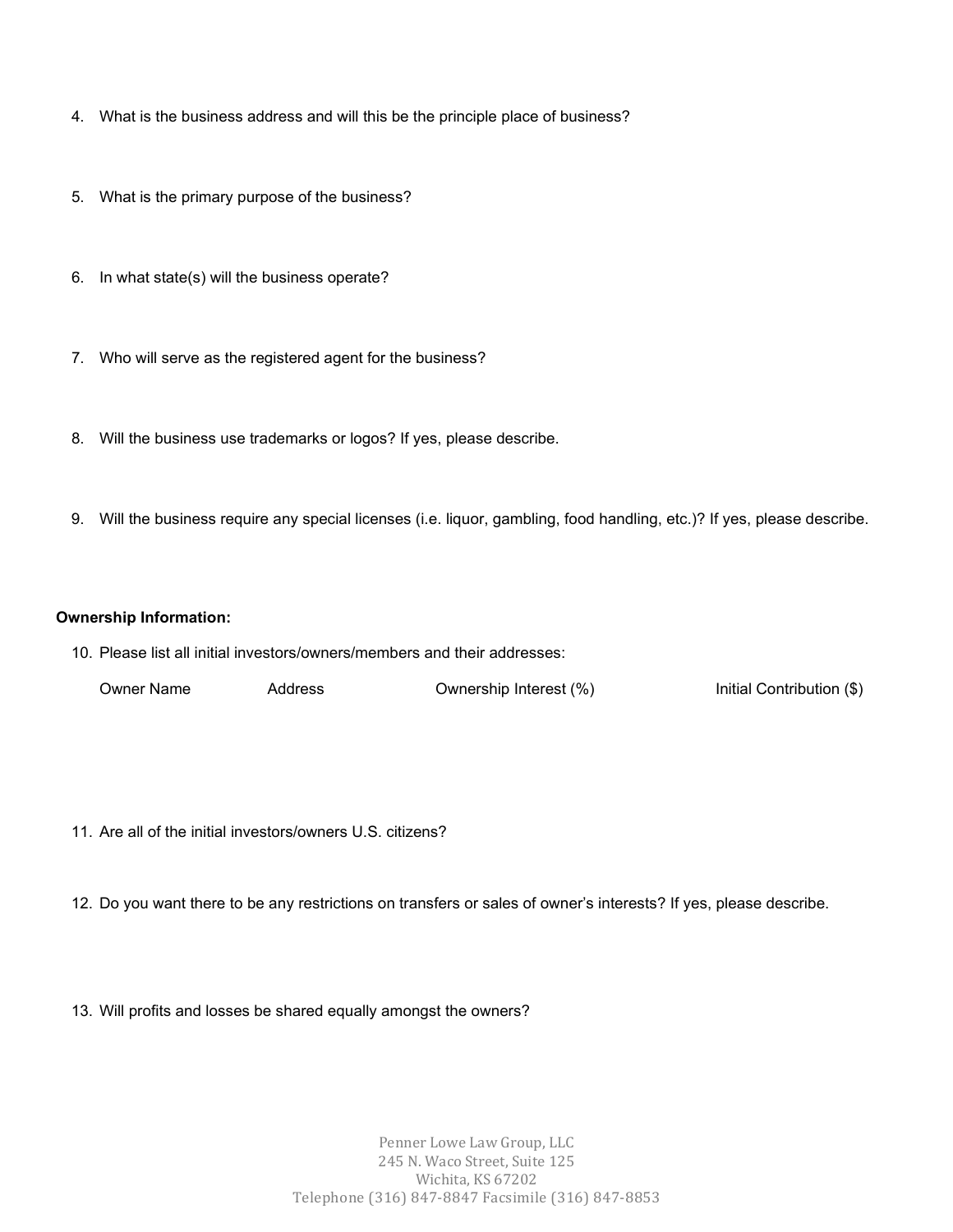#### **Financial Information:**

- 14. Will the business have its own bank account(s)? If yes, please identify the type of accounts and the name of the institution where the accounts will be located (if known).
- 15. Have you taken out any loans to pay for startup costs of the business? If yes, please describe the nature of the loan and identify the institution that holds the loan.

16. Does the business have an accountant? If yes, please provide the name and contact information for the accountant.

#### **Management Considerations:**

- 17. Will all owners/members/partners manage the business or will a single member perform this duty?
- 18. Who will be responsible for signing documents on behalf of the business?
- 19. Will all owners/members/partners be able to enter into contracts, open and close accounts, deposit or withdraw funds, and engage the services of other professionals, or will a single member have these powers? If a single member or members, please identify.
- 20. If forming a corporation, do you know who the initial officers will be (President, Secretary, Treasurer, etc.)? If yes, please identify.

Penner Lowe Law Group, LLC 245 N. Waco Street, Suite 125 Wichita, KS 67202 Telephone (316) 847-8847 Facsimile (316) 847-8853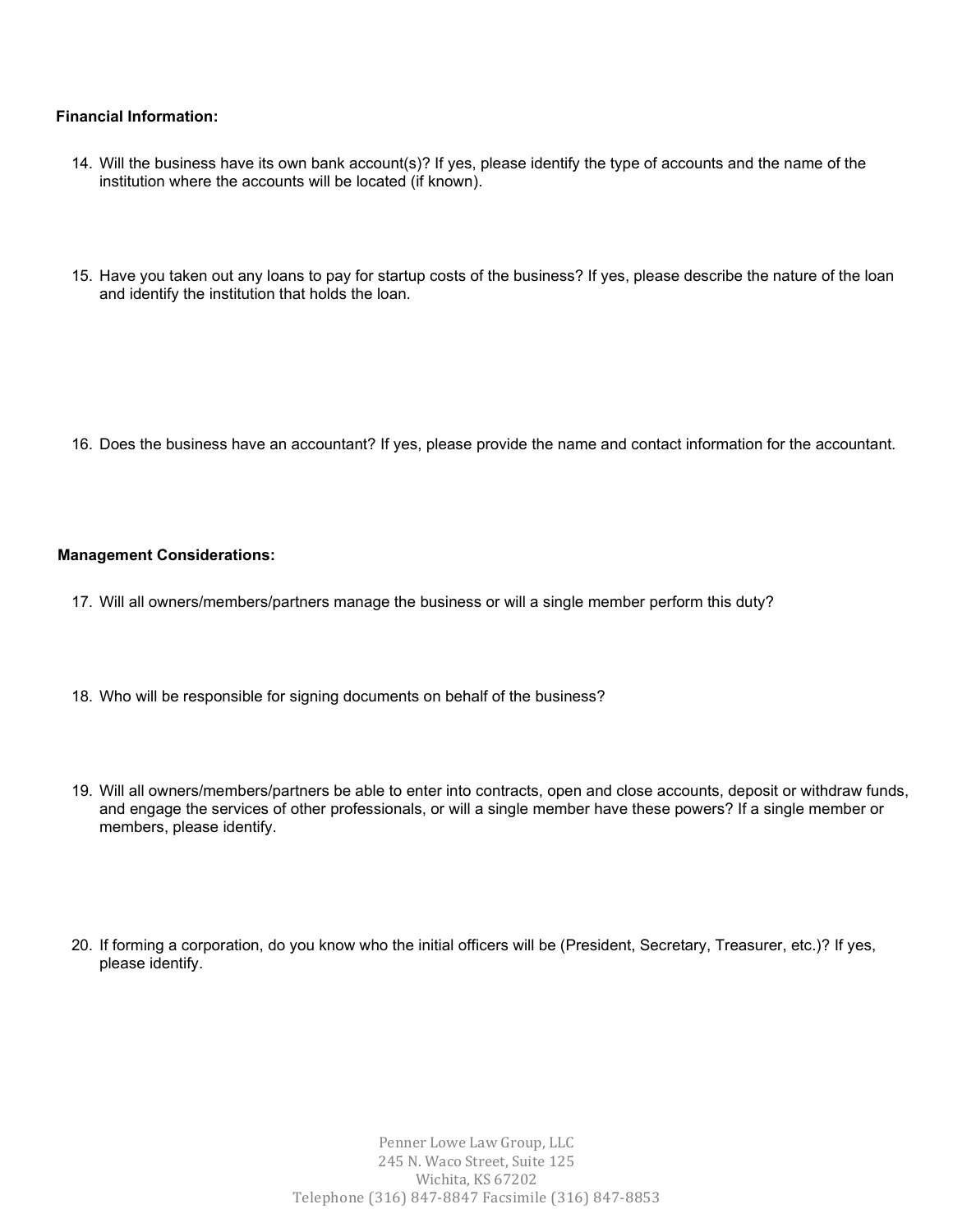## **Capital Contribution Information:**

21. Please list any and all capital contributions made.

Contributor Type Type Amount

# **Real Estate and Mortgage Information for Rental Properties (if any):**

| Purchase Price: National Account of the Contract of the Contract of the Contract of the Contract of the Contract of the Contract of the Contract of the Contract of the Contract of the Contract of the Contract of the Contra | Fair Market Value: <u>_______________________________</u>                                      |
|--------------------------------------------------------------------------------------------------------------------------------------------------------------------------------------------------------------------------------|------------------------------------------------------------------------------------------------|
|                                                                                                                                                                                                                                | Balance Due on Loan: \$                                                                        |
|                                                                                                                                                                                                                                |                                                                                                |
|                                                                                                                                                                                                                                |                                                                                                |
|                                                                                                                                                                                                                                |                                                                                                |
|                                                                                                                                                                                                                                |                                                                                                |
| Purchase Price: 1990 and 200 million and 200 million and 200 million and 200 million and 200 million and 200 mi                                                                                                                |                                                                                                |
|                                                                                                                                                                                                                                |                                                                                                |
| Name of Mortgage Holder (Lender): _____________________                                                                                                                                                                        |                                                                                                |
|                                                                                                                                                                                                                                |                                                                                                |
|                                                                                                                                                                                                                                |                                                                                                |
|                                                                                                                                                                                                                                |                                                                                                |
|                                                                                                                                                                                                                                |                                                                                                |
|                                                                                                                                                                                                                                | <b>Fair Market Value:</b><br><u> 1989 - Andrea Station Books, amerikansk politik (d. 1989)</u> |
|                                                                                                                                                                                                                                | Balance Due on Loan: \$ \etcomparameters and not be realised by Dalance Due on Loan: \$        |
| Name of Mortgage Holder (Lender):                                                                                                                                                                                              |                                                                                                |

Penner Lowe Law Group, LLC 245 N. Waco Street, Suite 125 Wichita, KS 67202 Telephone (316) 847-8847 Facsimile (316) 847-8853